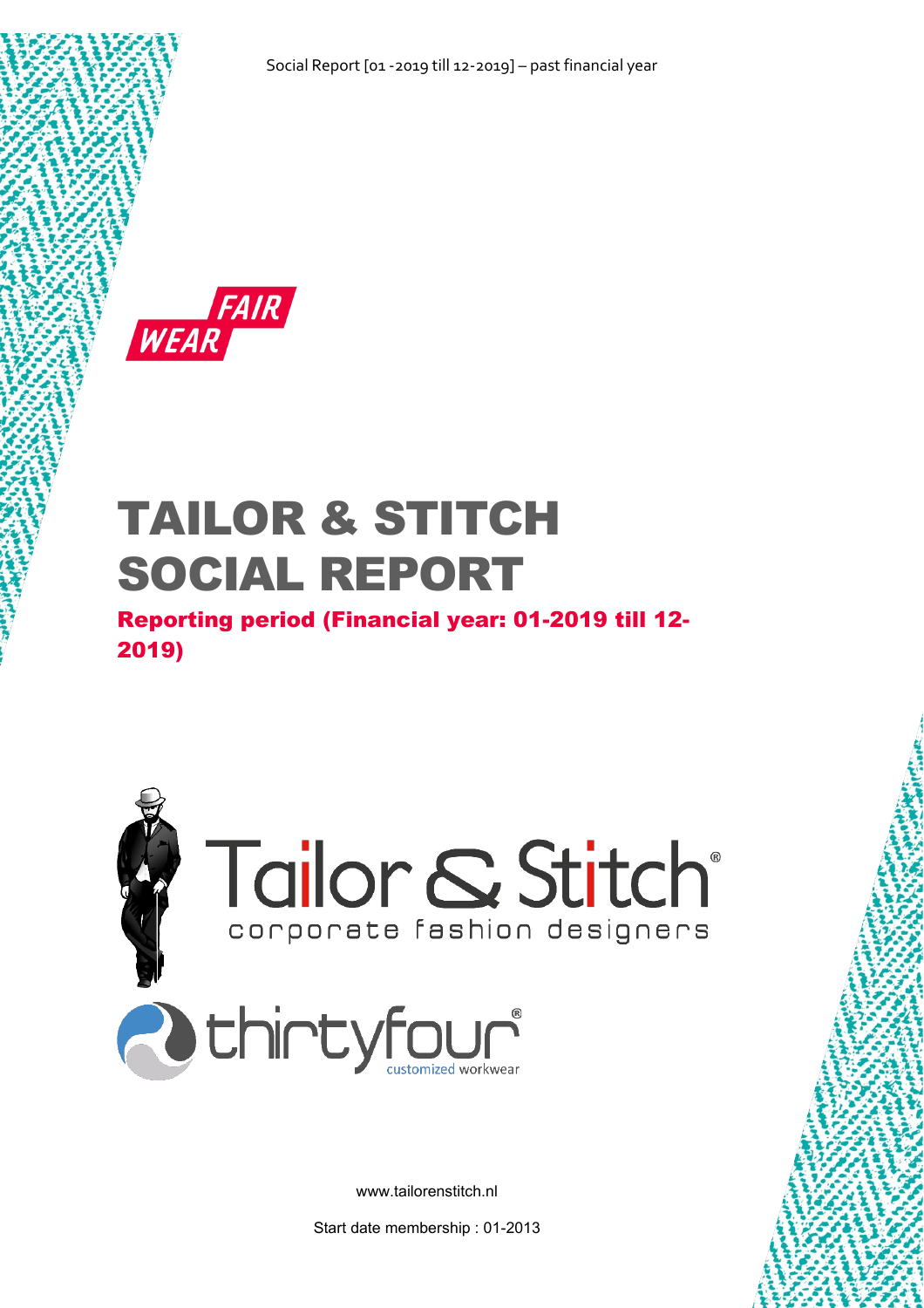# Table of contents

|                                                         | 3  |
|---------------------------------------------------------|----|
|                                                         |    |
|                                                         |    |
|                                                         |    |
|                                                         |    |
|                                                         |    |
| Coherent system for monitoring and remediation _7       |    |
|                                                         |    |
|                                                         |    |
|                                                         | 9  |
| Training and capacity building _______________________9 |    |
|                                                         |    |
|                                                         |    |
|                                                         |    |
| Information management________________________          | 10 |
| Transparency & communication ______________             | 10 |
| Stakeholder engagement_______________________           | 10 |
| Corporate Social Responsibility______________           | 10 |

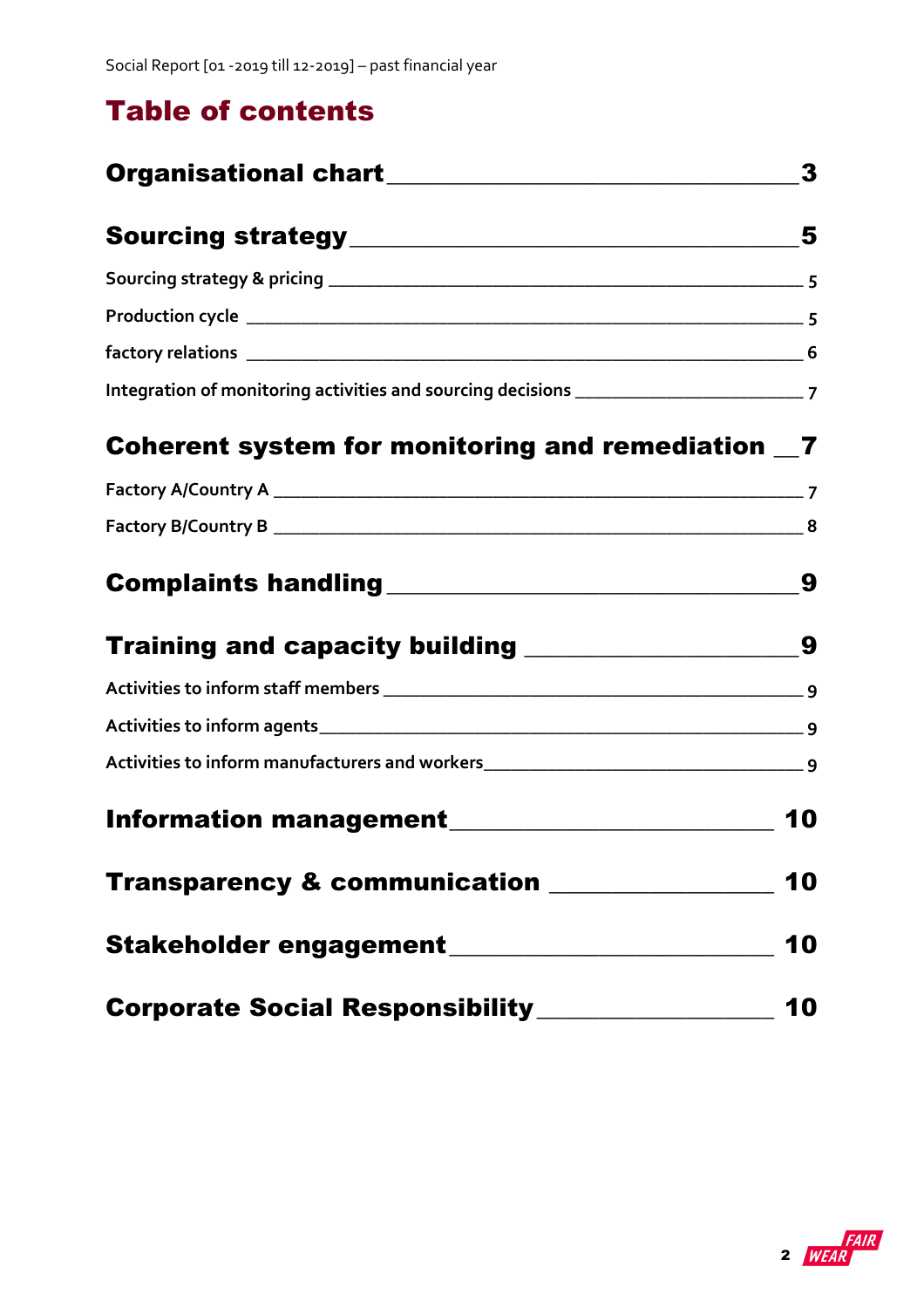# TAILOR & STITCH SOCIAL REPORT

# <span id="page-2-0"></span>Organisational chart



# Summary: 2019 goals & achievements

Tailor & Stitch was established in 1996 as Company Colors. When our general manager became the owner in 2009 the name was changed into Tailor & Stitch BV. Tailor & Stitch BV designs and manufactures corporate identity work wear and corporate fashion. We also produce towels and bathrobes for wellness centres.

Tailor & Stitch BV operates in the middle- and higher segment. We use materials of high quality and we are specialized in producing relatively small numbers.

During the development and production stage we pay high attention to the latest trends and apply the safety requirements which are (legally) required. High-visibility, Flame retardant, Anti-static are some of the applications we produce, if needed including EN certification.

Tailor & Stitch became a Fair Wear affiliate at the end of January in 2013. We are a social involved company and we feel the obligation to improve the circumstances of the tailors who work for us.

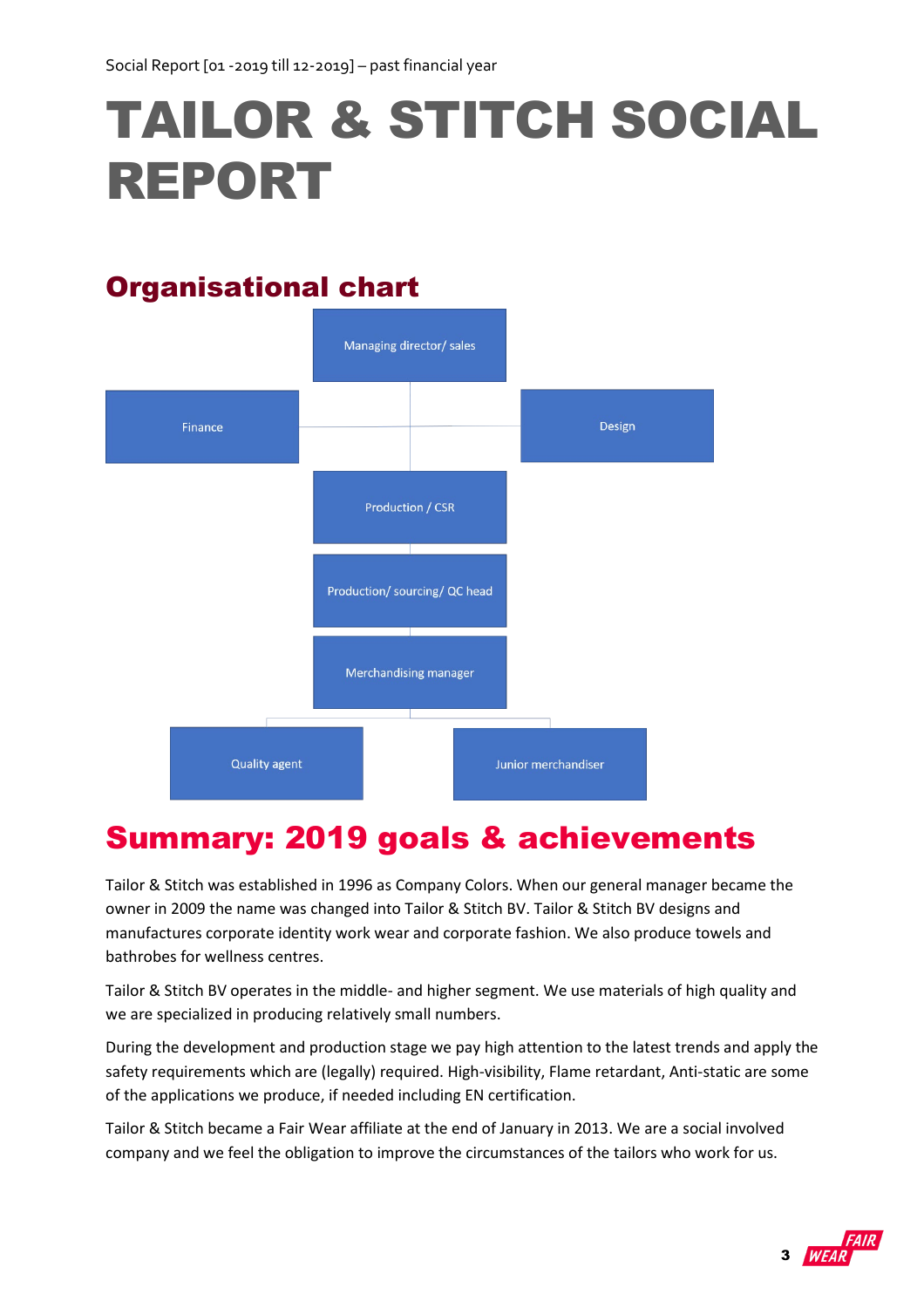We believe in a long-term steady relation with a few factories. In this way we can guarantee our quality towards our clients and make real improvements.

Our own design team is located in The Netherlands while our collections are mainly produced in India. We also have production for socks and thermal underwear in Portugal and wellness production like towels is made in Turkey.

In 2019 we concentrated even more of our production in India via our own production office. Since this is organized very well, we can keep our focus on working with the smaller enterprises, and at the same time we have our supply chain completely insight.

We keep involving the newly launched digital supply chain management system which has been built specially for our company. With this tool we can give better insight for us and our suppliers in timelines, prices and development. We have agreed timelines with our vendors which should be suitable for most of our productions, and these can be followed by all parties involved. When vendors give a sign that they need more time, we can adjust the timeline to real-time so all our employees, both in The Netherlands and India and the factory can see the amended time for this project. Updating of our system is a continues process.

One of the options is to add a cost price calculation tool where we try to get a better insight in the costs of wages that are being paid. The CSR database where we can upload all relevant documents needed is working mainly for FWF and all our other CSR activities.

The biggest step we have taken in 2019 to achieve a better insight in the complete process is by taking over the management of factory where we had the most leverage: TT. When we started with them this factory was not compliant with any of the Fair Wear Foundation standards, so we moved the complete factory towards a better location, got a proper administration and got all the right facilities to be fully compliant. This has resulted in a fully compliant factory; located just across the street of our own production office. The factory successfully passed both audits in Q2 and the verification audit in Q4 2019; according to the FWF audit team this factory could be a "Role Model Factory' for Fair Wear !

We made our steps being involved in every step of this factory as part of our sustainability strategy to set up ethical production with a focus on cleaner production processes and reducing our company's footprint.

Since we care about our planet, nature and people we strive to build sustainable and fair products.

Our strategy is to build a close and open relationship with our vendors, that is why we have concentrated 90% of our productions within India.

Because of that we have been able to set up our local office which is keeping the daily contact with our vendors and our office in Holland. All together we develop and buy our collections. By the concentration of our factories we can reduce the number of visits, transports so also the footprint became limited. On the ethical side we have realized the clear and open management structure with our factory where we concentrated on a clean, and safe working area, and where we are working towards a living-wage standard. Besides that, our collection of workwear is also increasingly sustainable; based on either very long-lasting fabrics, combined with sustainable fabrics.

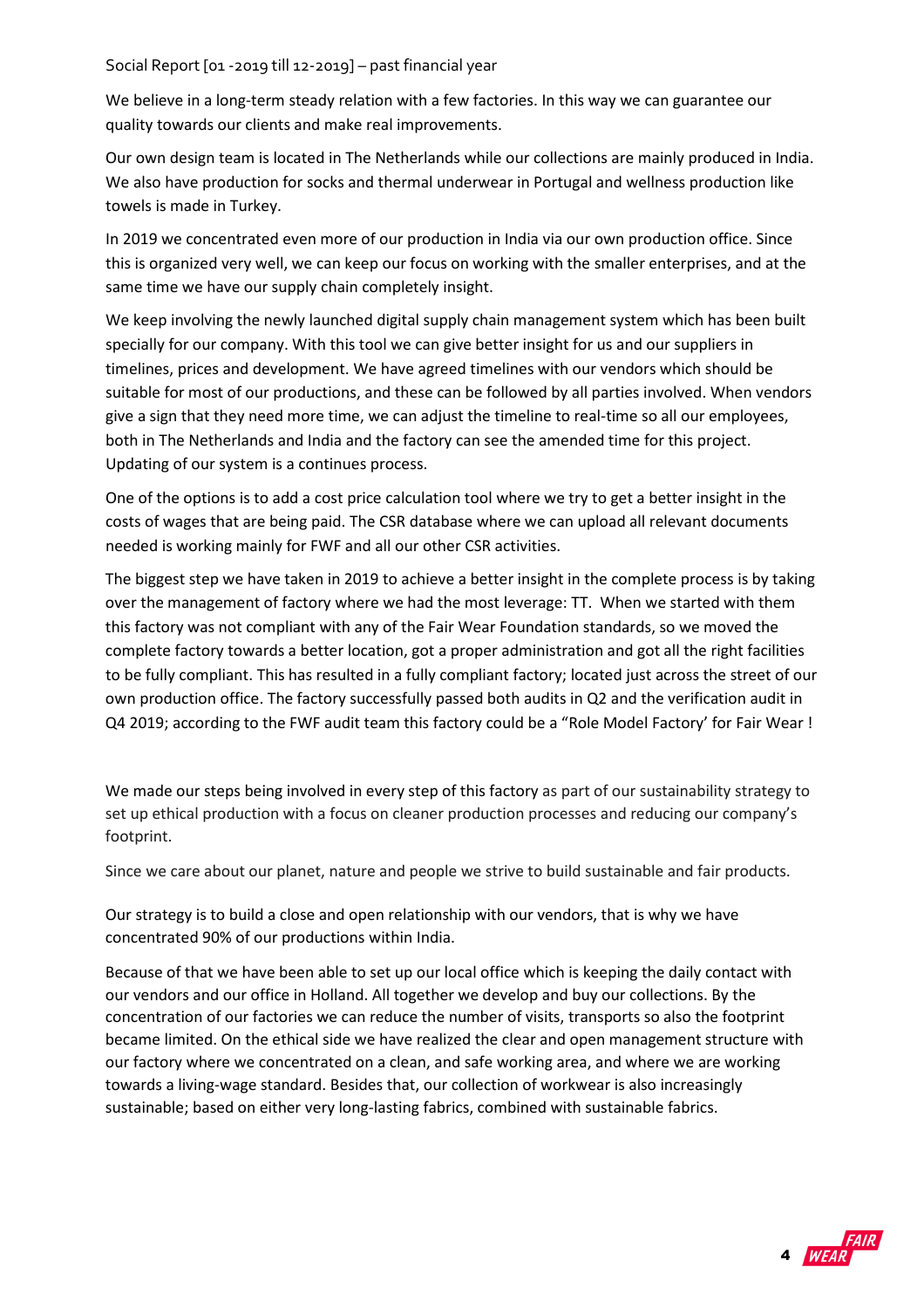We have achieved that our 'cooperating' factory TT became a role model factory within one year.

# <span id="page-4-1"></span><span id="page-4-0"></span>Sourcing strategy Sourcing strategy & pricing

Criteria we use to choose a supplier are:

- capability of the supplier to produce our product quality standard
- capacity for the forecasted quantities
- ability to fulfil timeline and deadlines
- respect of labour standards
- price

We determine our prices by comparing the price of materials and CMT. By our experience we know if the prices are in accordance with the market. We work with an open calculation system. We exactly know the price of each part of the garment. For the Cordura and the Workwear we deliver the fabrics ourselves.

When we contract factories for new orders the criteria mentioned above are very important. We check for external audits which already have been done, such as SA8000, BSCI, internal audits. We visit the factories and do a health and safety check. We also have meetings with the board of the factory.

At the India office we have 4 employees now, where they have daily contact with us and the factories to discuss production and development progress

The is daily contact is done by phone, skype or e-mail and more official by our new tracking system.

They will also check the follow up on the CAP's.

Our managing director also visits India at least twice a year. We aim long term relations with our buyers and suppliers, this have been hard over the last years. Currently we are very satisfied, and it seems that the relation with our suppliers is very steady. Our manager and product manager in India work very hard on a firm relationship with our factories. When we are looking for new factories, we try to come in contacts with factories which are already Fair Wear, BSCI or SA8000 audited.

#### <span id="page-4-2"></span>Production cycle

In our company we cannot really speak of a winter and summer collection. We have several projects throughout the complete year. A lot of the products we source are not due to the season. So, our production cycle is completely depending on the demand of our clients. When we receive an order from a client of an existing fabric, we inform our Product manager if the CMT is still right. We check if there is enough material on stock to produce the order and if the concerning factories will be able to produce within our lead times. When all this is checked we send an order confirmation to our client and we make a purchase order for the factory. For India we will send it to our Product manager. She will take care that our order will be taken in production in the factory. During the production she

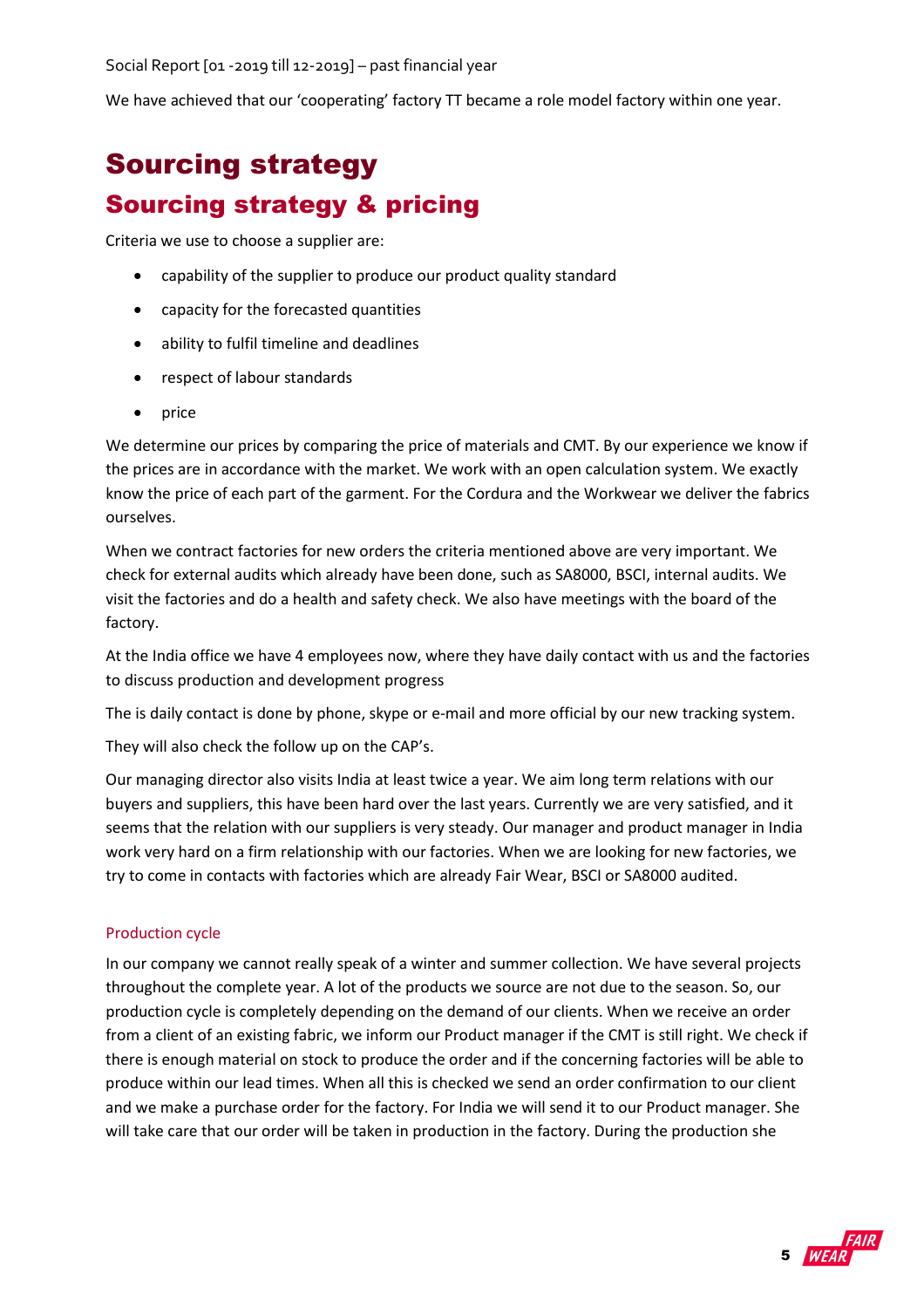watches over the process. Our team in India must check the quality of the manufactured clothes, guard the lead times, take care of the shipment.

We have different lead times for our factories, but the average lead time is 4 months, from issuing the Purchase order until the goods are ready for shipment.

Thanks to the constant improvements with our new customized order system we expect to streamline the complete production process. We already see a huge decline of production delays and mistake because communication becomes a lot easier and stricter from the start. We also avoid excessive overtime because production planning becomes clearer for everyone. The factories also have a clearer overview of productions which can be expected so they can considerate in their planning.

Mostly we make a down-payment for the fabric making payment of the tailor's wages secured . After finishing of the order and before shipment the complete order will be paid so there won't be any delay on paying the tailors. When we receive an order for new collections or developments, our designer and representative make a sketch which meets the wishes of our client.

They take care of making samples in a short notice. By making the samples they can give an indication of the consumption and the CMT so we can charge a right price to our client. We aim for a lead time of 18 weeks, this in reflection with our client and producers. We always will try to combine orders for shipment, in order to decrease freight cost and to relieve the environment.

When we contract the factories delivery time this is an important consideration. The number of tailors is dependent on the amount of work. We aim for a constant workload for the tailors. During the audit there has been taken notice of overtime, sometimes excessive. This is still a point of attention which we also address within our own factory. Together with our supplier we keep on communicating about this matter and we work together on realistic lead times.

Our turnover is increased comparing to last year. In Europe our general manager is looking for suppliers by himself. Therefore, he visits conventions, speaks with Product managers, clients and colleagues. In India our Product manager makes the first selection for a new supplier. Our criteria are the same as mentioned before.

By being an FWF affiliate, labour standards are an important matter in the decision making. When we are planning to work with a new factory this is at least visited by our Product manager. Whenever possible our general manager will visit the factory also by himself before starting production. We will have meetings with the management by skype in which also will be explained that we are a Fair Wear member. We ask them to fill in the questionnaire and our Product manager does a basic health and safety check. Also, we try to look for new factories which are already audited. Sometimes it is very difficult to get the questionnaire returned before starting production. We are a small player on the market and producers will not make the effort before production has been started.

Our goal is to keep the number of suppliers as they are right now. We do not want to expand towards more suppliers, but we want to increase our leverage with the current suppliers, so we all have benefits from there.

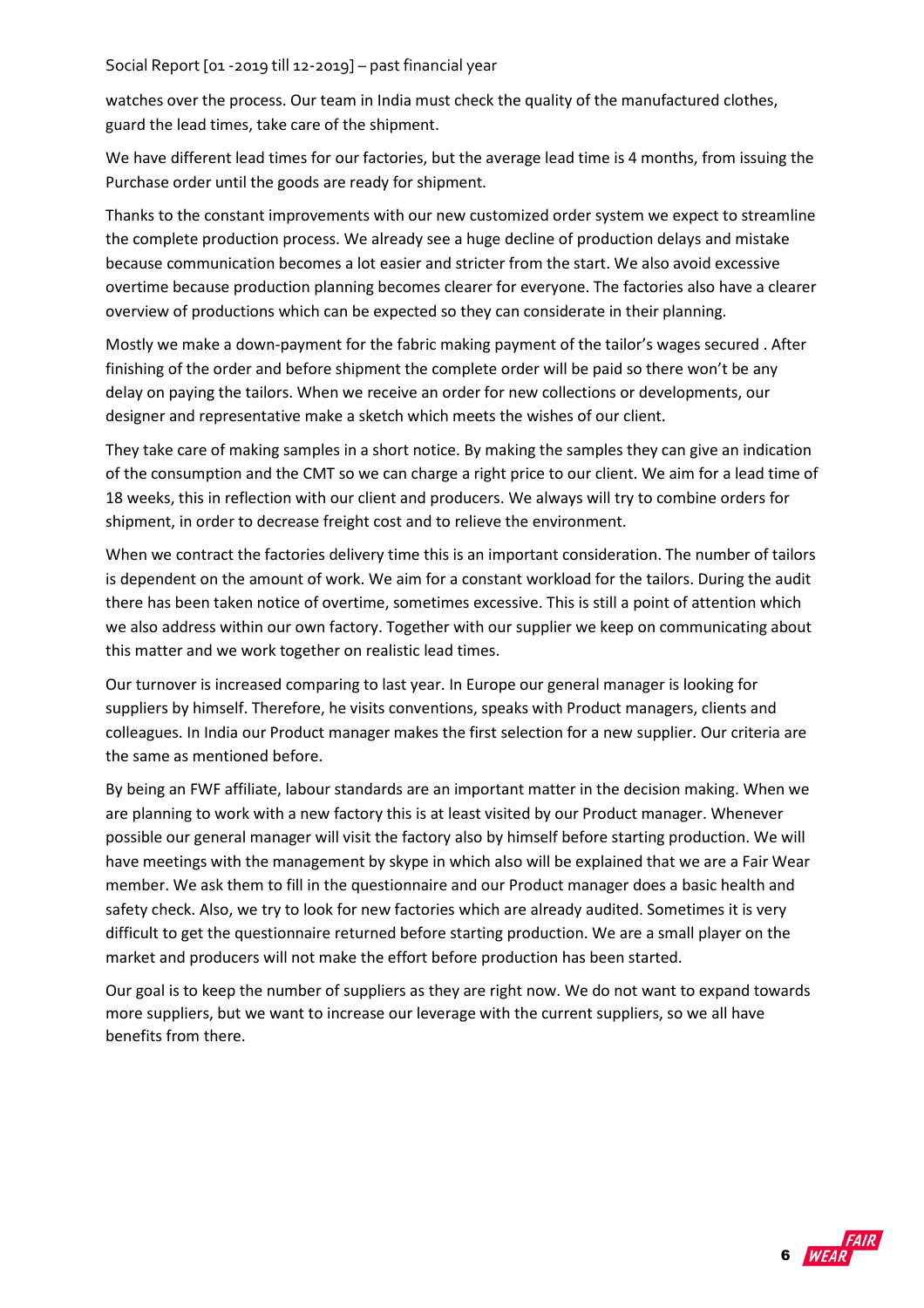# <span id="page-6-0"></span>Integration of monitoring activities and sourcing decisions

Our existing manufacturers are working according to the FWF standards and filled the questionnaire. When we intend working with a new manufacturer, he has to accept the FWF standards. If major issues are found during an audit or major issues are reported within the complaint procedure, we will urge the garment maker to take immediate action. We will do anything within our possibilities to help the garment maker to solve the issues in a reasonable matter of time. Our goal is to have a long-term relation with our garment makers. We intend to keep on working with the factories we work with now and do not want to expand to other manufacturers. We work with small and larger manufacturers. And it depends on the order where it will be produced. With our own unit and the other factories that we are working with, we have enough flexibility and capacity to run own productions.

When tension arise, we directly will do anything possible to get in contact with all parties involved to come to a decent solution, where always the obligations for all will be kept in mind.

In the utmost we will stop placing new orders in case of non-performance or unwillingness to improve labour conditions, but only after we have settled all obligations together.



# <span id="page-6-1"></span>Coherent system for monitoring and remediation

## *INDIA: IT'S OBVIOUS THAT INDIA IS OUR MAIN COUNTRY FOR PRODUCTION*

### 1.1./ VT

42,7 % of total FOB

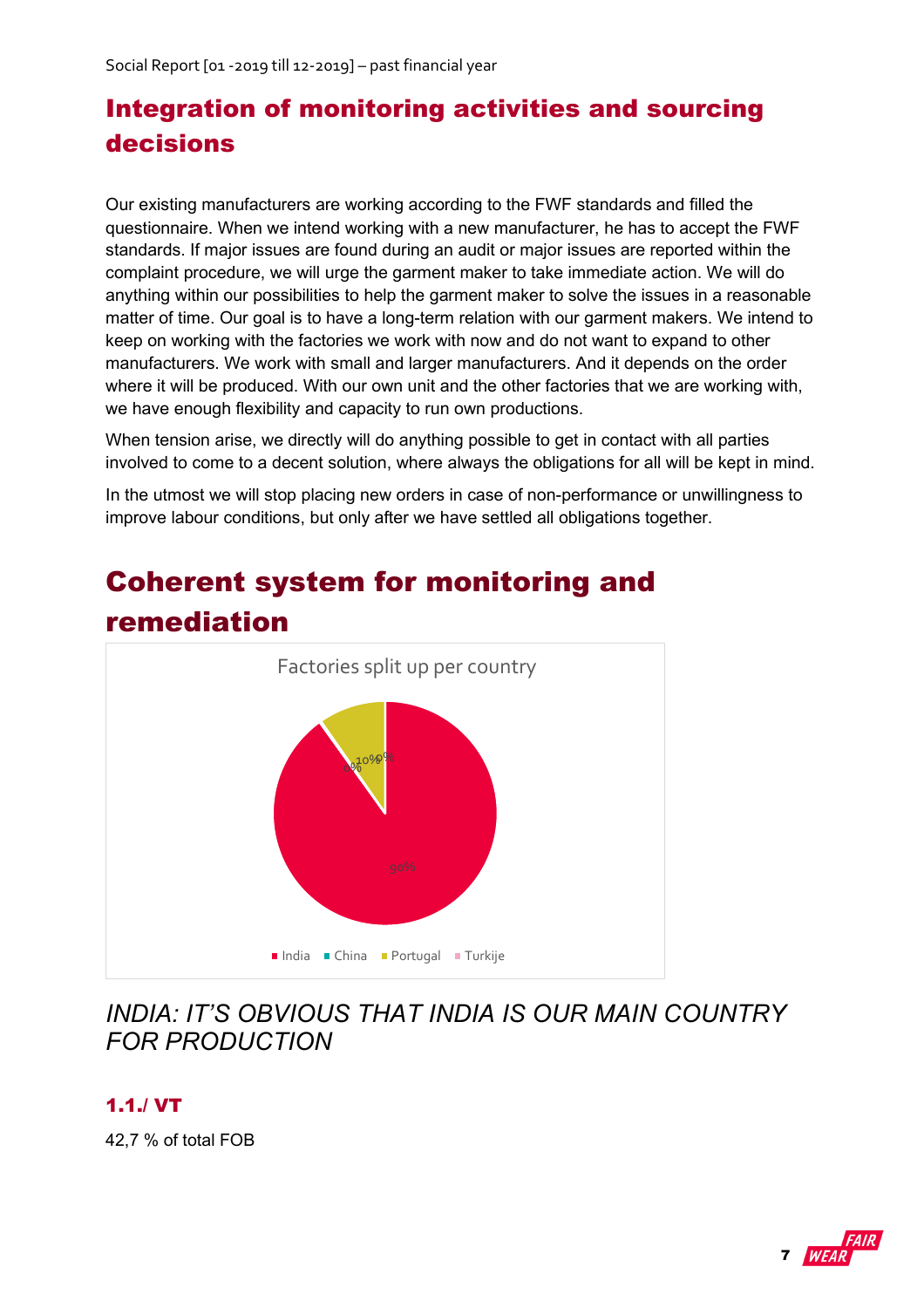This factory is our biggest supplier from all, and we have been working with them in close contact for several years now. We have started working with them because they have been SA8000 certified from the start. We kept growing the business with them.

The factory has been audited by FWF end of 2017, and we worked with them on the outstanding issues for the CAP during the last year. Our Dutch management team has visited the factory twice, while the last visit was done in February 2020, while our quality controller visited the factory every 2 weeks.

#### 1.2./ TT

29,9% of total FOB

TT is the new partly owned factory raised from the formerly vendor HF.

We took over in the beginning of 2019 with the intention to set up a proper and safe working area for the workers. After the first FWF audit in May 2019 we have solved 97% of the points that came up in the CAP. In December 2019 we had our verification audit and the result was very positive; according to the local FWF audit team this could become a 'Role model factory".

The new factory is located opposite the street of our own office. Therefore, we can and will check daily what happens in this factory. We are willing to keep improving the factory and expend the capacity and business in order to make a bigger impact in the area.

#### 1.3./ CM

10,3% of total FOB

From the start at the new locations these 2 factories have been audited in June 2019 by RINA for a SA8000 audit, which was promising from the start.

We have translated these results with the Quality Assessment tool into a CAP which is monitored.

Last visit of our local management took place 14-03-2020.

#### 1.4./ AF

#### 7,21 % of total FOB

This factory runs with a audit report from Sedex, which results also have been checked with the Quality Assessment tool into a CAP which is monitored.

Since the factory is located in Tirupur, we have only used this factory for some exceptional larger knitwear orders. But due to the very long time to travel there we have decided to limit these orders with them and prefer to have those made by our other vendors.

Last visit by local management November 2019.

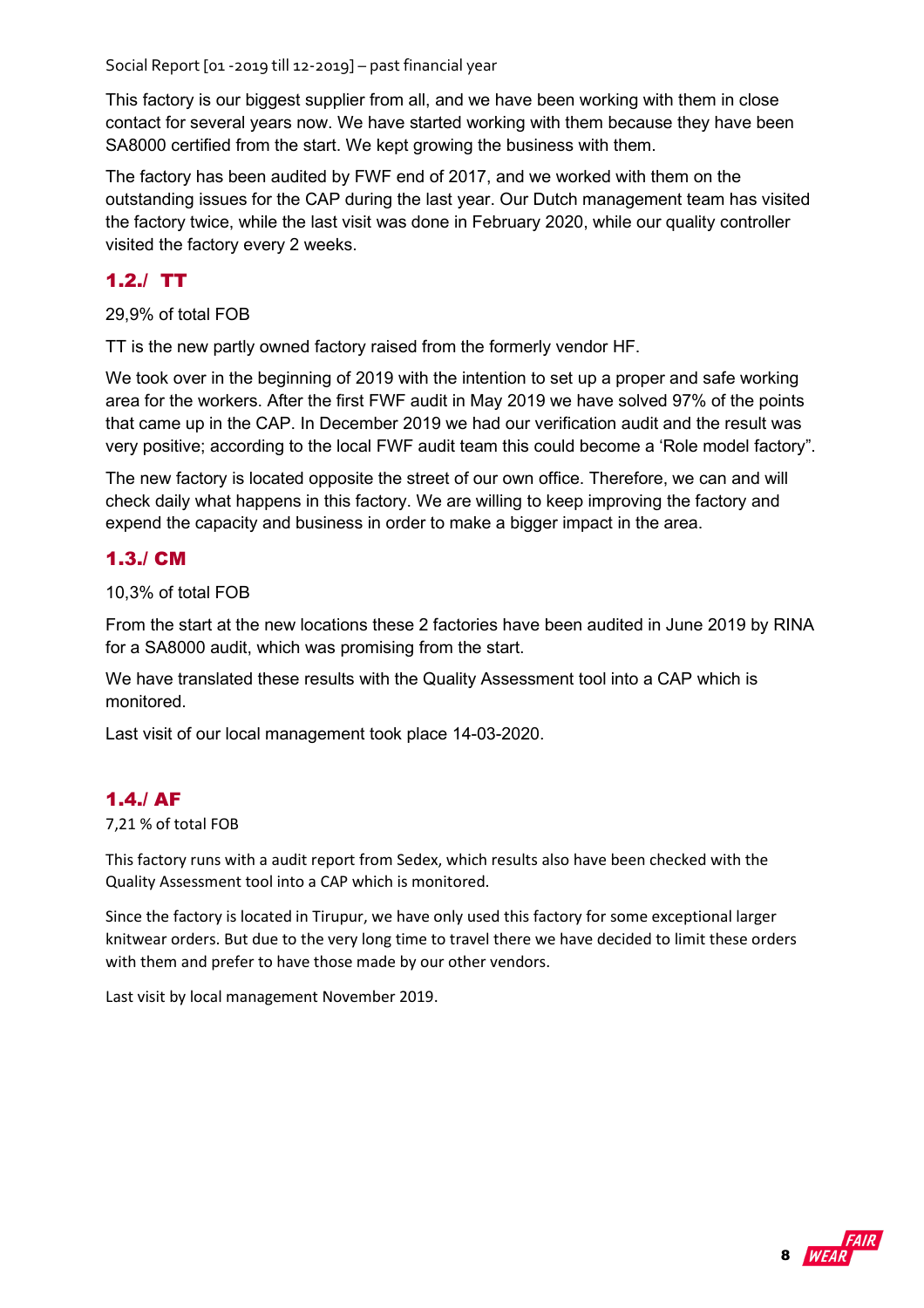## *2./ CHINA*

## 2.1/ CW

0,2 % of total FOB

In 2019 we only had one small order with CW, and no other inquiries this far. So we have not been investing more time or energy with them knowing the factory also belongs to another FWF member, being FWF certified. We have the audit report and try to help them with improvements.

This factory we started working with in 2017. We manufacture our accessories over here. As we do not have our own team in China and the FOB is low, we did not visit the factory. Portugal

## *3./ PORTUGAL*

### 3.1/ AX

9,71 % of total FOB

Also this year we increased the amount of socks a little with them.

The factory has been visited by our general manager last year as well.

4./ TURKEY

#### AN

0% of total FOB.

We did not have any order in 2019, so we have not been investing time or money to visit them or whatsoever. When we would get a new inquiry, we definitely will check out the status and conditions accordingly.

# <span id="page-8-0"></span>Complaints handling

We have received one complaint regarding with The Tailors (13668) in India; ID #733.

According to us we have given explanation about the cause of this claim, but until now it seems a bit unclear if this complaint has been solved now since it keeps showing in our records.

## <span id="page-8-2"></span><span id="page-8-1"></span>Training and capacity building

## Activities to inform staff members

In the Netherlands we are working with 6 people. We are discussing Fair Wear daily and are all aware of the consequences the Fair Wear has for our company.